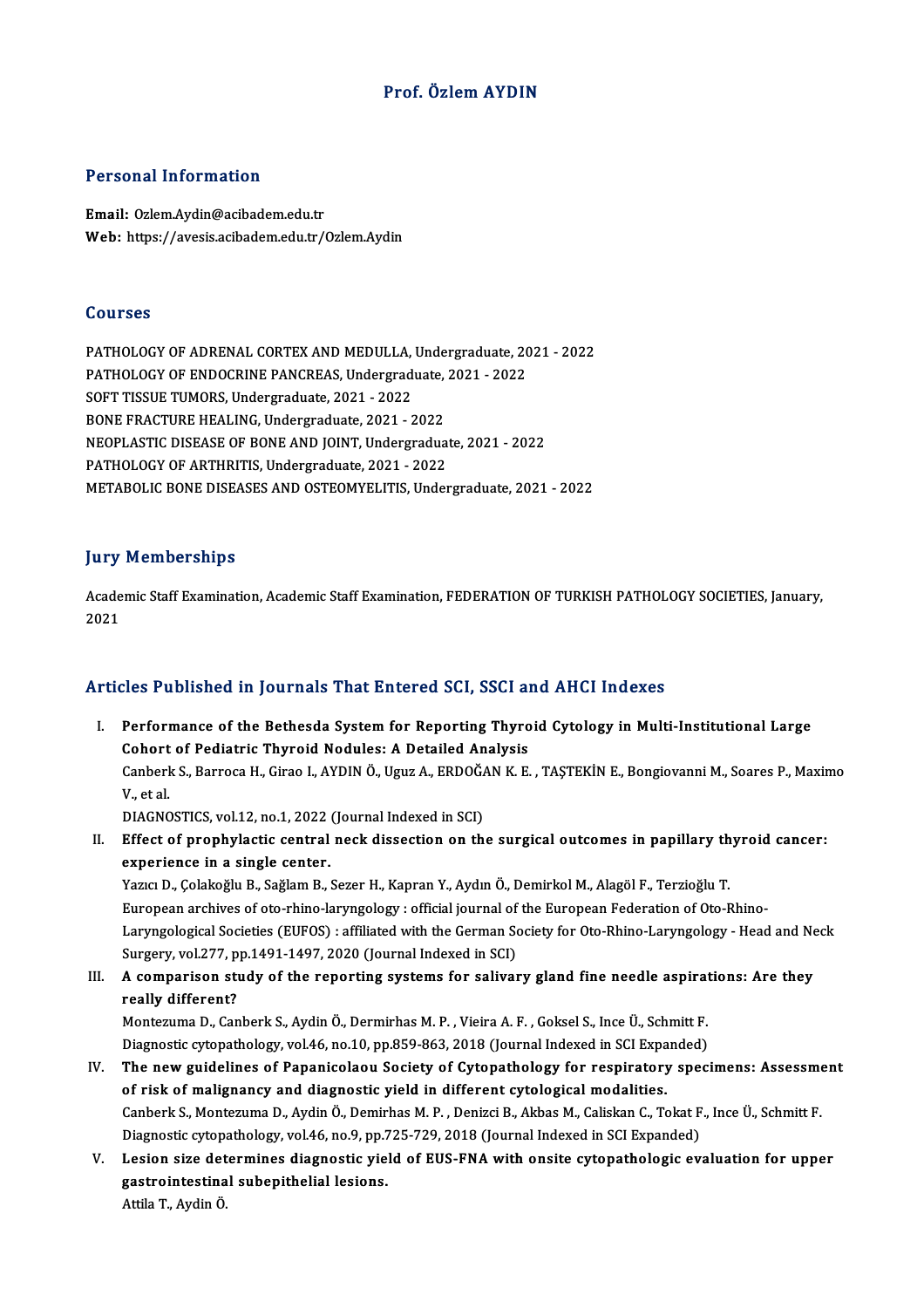The Turkish journal of gastroenterology : the official journal of Turkish Society of Gastroenterology, vol.29, no.4,<br>nn 436,441,2018 (Journal Indoved in SCI Evnanded) The Turkish journal of gastroenterology : the official jo<br>pp.436-441, 2018 (Journal Indexed in SCI Expanded)<br>Malignangy rick for the entegories of reeningtor The Turkish journal of gastroenterology : the official journal of Turkish Society of Gastroenterology, vol.29, no.4<br>pp.436-441, 2018 (Journal Indexed in SCI Expanded)<br>VI. Malignancy risk for the categories of respiratory c

pp.436-441, 2018 (Journal Indexed in SCI Expanded)<br>Malignancy risk for the categories of respiratory cytology based on the standardised terminolog<br>and nomenclature of the Papanicolaou Society of Cytopathology (PSC): A retr Malignancy risk for the categories of res<br>and nomenclature of the Papanicolaou S<br>Acibadem University School of Medicine<br>Canbark S. Almolat L. Ardin Ö. Sabin D. Althas and nomenclature of the Papanicolaou Society of Cytopathology (PSC): A retrosped<br>Acibadem University School of Medicine<br>Canberk S., Akpolat I., Aydin Ö., Sahin D., Akbas M., Demirhas P. M. , Denizci B., Zeren H., Ince Ü.<br>V

Acibadem University School of Medicine<br>Canberk S., Akpolat I., Aydin Ö., Sahin D., Akbas M., Demirhas P. M. , Denizci B., Zeren H., Ince Ü.<br>VIRCHOWS ARCHIV, vol.471, 2017 (Journal Indexed in SCI)

VII. Comparative analysis of cervical cytology screening methods and staining protocols for detection VIRCHOWS ARCHIV, vol.471, 2017 (Journal Indexed in SCI)<br>Comparative analysis of cervical cytology screening methods and staining protocols for denties<br>rate and accurate interpretation of ASC-H: Data from a high-volume labo Comparative a<br>rate and accur<br>Ozlem A., Umit I.<br>Diamestic atten rate and accurate interpretation of ASC-H: Data from a high-volume laboratory i<br>Ozlem A., Umit I.<br>Diagnostic cytopathology, vol.43, no.11, pp.863-9, 2015 (Journal Indexed in SCI Expanded)<br>Infontile grapular perckarategia:

# Ozlem A., Umit I.<br>Diagnostic cytopathology, vol.43, no.11, pp.863-9, 2015 (Journal Indexed in SCI Expanded)<br>VIII. Infantile granular parakeratosis: cytologic examination of superficial scrapings as an aid to Diagnostic cytopathology, vol.43, no.11, pp.863-9, 2015 (Journal Indexed in SCI Expanded)<br>Infantile granular parakeratosis: cytologic examination of superficial scrapings<br>diagnosis.<br>Akkaya A. D. , Oram Y., Aydin Ö. I<mark>nfantile granular parakera</mark><br>diagnosis.<br>Akkaya A. D. , Oram Y., Aydin Ö.<br>Pediatris dermatelegy. vel 32. n <mark>diagnosis.</mark><br>Akkaya A. D. , Oram Y., Aydin Ö.<br>Pediatric dermatology, vol.32, no.3, pp.392-6, 2015 (Journal Indexed in SCI Expanded)<br>Primery adrenal lymphome with essendery sentral perveus system involvem

Akkaya A. D. , Oram Y., Aydin Ö.<br>Pediatric dermatology, vol.32, no.3, pp.392-6, 2015 (Journal Indexed in SCI Expanded)<br>IX. Primary adrenal lymphoma with secondary central nervous system involvement: a case report and<br>r Pediatric dermatology, vol.<br>Primary adrenal lympho<br>review of the literature. Primary adrenal lymphoma with secondary central nervous system involvement: a case re<sub>l</sub><br>review of the literature.<br>Aydin K., Okutur K., Bozkurt M., Aydin Ö., Namal E., Ozturk A., Pilanci K. N. , Kucukkaya R. D. , Demir O.

review of the literature.<br>Aydin K., Okutur K., Bozkurt M., Aydin Ö., Namal E., Ozturk A., Pilanci K. N. , Kucukkaya R. D. , Demir O. G.<br>Turkish journal of haematology : official journal of Turkish Society of Haematology, v Aydin K., Okutur K., Bozkurt M., Ayd<br>Turkish journal of haematology : of<br>(Journal Indexed in SCI Expanded)<br>Human nanillomayinus nasyolog Turkish journal of haematology : official journal of Turkish Society of Haematology, vol.30, no.4, pp.405-8, 2013<br>(Journal Indexed in SCI Expanded)<br>X. Human papillomavirus prevalence and type in liquid-based cervical sampl

(Journal Indexed in SCI Expanded)<br>X. Human papillomavirus prevalence and type in liquid-based cervical samples from Turkish women in<br>a selected risk group a selected risk group<br>Akyar I., Aydin Ö., YAKICIER M. C. , KOCAGÖZ Z. T. , Ince Ü., Unsal I.<br>TURKISH JOURNAL OF MEDICAL SCIENCES, vol.43, no.6, pp.963-970, 2013 (Journal Indexed in SCI)<br>PRAE(V600E), mutation in Turkish pat

Akyar I., Aydin Ö., YAKICIER M. C., KOCAGÖZ Z. T., Ince Ü., Unsal I.

Akyar I., Aydin Ö., YAKICIER M. C. , KOCAGÖZ Z. T. , Ince Ü., Unsal I.<br>TURKISH JOURNAL OF MEDICAL SCIENCES, vol.43, no.6, pp.963-970, 2013 (Journal Indexed in SCI)<br>XI. BRAF(V600E) mutation in Turkish patients with papillar TURKISH JOURNAL OF MEDICAL SCIENC<br>BRAF(V600E) mutation in Turkish <sub>l</sub><br>indicators of tumor aggressiveness<br><sup>Kurtulmuc N. Durop M. INCE (I. VAKICU</sup> BRAF(V600E) mutation in Turkish patients with papillary thyroid cancer: strong corr<br>indicators of tumor aggressiveness<br>Kurtulmus N., Duren M., İNCE Ü., YAKICIER M. C. , Peker O., AYDIN Ö., Altiok E., Giray S., Azizlerli H.

indicators of tumor aggressiveness<br>Kurtulmus N., Duren M., İNCE Ü., YAKICIER M. C. , Peker O., AYDIN Ö., Altiok E., Giray S., Azizlerli H.<br>ENDOCRINE, vol.42, no.2, pp.404-410, 2012 (Journal Indexed in SCI) Kurtulmus N., Duren M., İNCE Ü., YAKICIER M. C. , Peker O., AYDIN Ö., Altiok E., Giray S., Azizlerli H.<br>ENDOCRINE, vol.42, no.2, pp.404-410, 2012 (Journal Indexed in SCI)<br>XII. Clinical importance of "low-grade squamous int

ENDOCRINE, vol.42, no.2, pp.404-410, 2012 (Journal Indexed in SCI)<br>Clinical importance of "low-grade squamous intraepithelial lesion, cannot exclude high-grade<br>squamous intraepithelial lesion (LSIL-H)" terminology for cerv Clinical importance of "low-grade squamous intraepithelial lesion, cannot exclude high-grade<br>squamous intraepithelial lesion (LSIL-H)" terminology for cervical smears 5-year analysis of the<br>positive predictive value of LSI squamous intraepithelial lesion (LSIL-H)" terminology for cervical smears 5-year analysis of the positive predictive value of LSIL-H compared with ASC-H, LSIL, and HSIL in the detection of highgrade cervical lesions with a grade cervical lesions with a review of the literature. grade cervical lesions with a review of the literature.<br>Ince Ü., Aydin Ö., Peker O.<br>Gynecologic oncology, vol.121, no.1, pp.152-6, 2011 (Journal Indexed in SCI Expanded)<br>Cersineid tumeur of the semmen bile dust: Penert of

- XIII. Carcinoid tumour of the common bile duct: Report of a case and a review of the literature<br>Caglikulekci M., Dirlik M., Aydin Ö., Ozer C., Colak T., Dag A., Canbaz H., Aydin S. Gynecologic oncology, vol.121, no.1, pp.152-6, 2011 (Journal Indexed in SCI E.<br>Carcinoid tumour of the common bile duct: Report of a case and a re<br>Caglikulekci M., Dirlik M., Aydin Ö., Ozer C., Colak T., Dag A., Canbaz H., Carcinoid tumour of the common bile duct: Report of a case and a review of<br>Caglikulekci M., Dirlik M., Aydin Ö., Ozer C., Colak T., Dag A., Canbaz H., Aydin S.<br>ACTA CHIRURGICA BELGICA, vol.106, no.1, pp.112-115, 2006 (Jour
- XIV. Pulmonary effects of deltamethrin inhalation: an experimental study in rats. ACTA CHIRURGICA BELGICA, vol.106, no.1, pp.112-115, 2<br>Pulmonary effects of deltamethrin inhalation: an e<br>Erdogan S., Zeren E. H. , Emre M., Aydin Ö., Gumurdulu D.<br>Ecctoviselegy and environmental safety vol.63, no.3, nn.3 Ecotoxicology and environmental safety, vol.63, no.2, pp.318-23, 2006 (Journal Indexed in SCI Expanded) Erdogan S., Zeren E. H., Emre M., Aydin Ö., Gumurdulu D.<br>Ecotoxicology and environmental safety, vol.63, no.2, pp.318-23, 2006 (Journal Indexed in SCI Expandent SCI<br>XV. Carcinoid tmour of the common bile duct: report of a
- Ecotoxicology and environmental safety, vol.63, no.2, pp.318-23, 2006 (Journal<br>Carcinoid tmour of the common bile duct: report of a case and a rev<br>Caglikulekci M., Dirlik M., Aydin Ö., Ozer C., Colak T., Dag A., Canbaz H., Carcinoid tmour of the common bile duct: report of a case and a review o<br>Caglikulekci M., Dirlik M., Aydin Ö., Ozer C., Colak T., Dag A., Canbaz H., Aydin S.<br>Acta chirurgica Belgica, vol.106, pp.112-5, 2006 (Journal Indexe Caglikulekci M., Dirlik M., Aydin Ö., Ozer C., Colak T., Dag A., Canbaz H., Aydin S.<br>Acta chirurgica Belgica, vol.106, pp.112-5, 2006 (Journal Indexed in SCI Expanded)<br>XVI. Actinomycosis of the middle turbinate: an unusual Acta chirurgica Belgica, vol.106, pp.112-5, 2006 (Journal Indexed in SCI Expanded)
- Actinomycosis of the middle turbinate: an unusual cause of nasal obstruction<br>Ozcan C., Talas D., Gorur K., Aydin Ö., Yildiz A.<br>EUROPEAN ARCHIVES OF OTO-RHINO-LARYNGOLOGY, vol.262, no.5, pp.412-415, 2005 (Journal Indexed in Ozcan C., Talas D., Gorur K., Aydin Ö., Yildiz A.<br>EUROPEAN ARCHIVES OF OTO-RHINO-LARYNGOLOGY, vol.262, no.5, pp.412-415, 2005 (Journal Indexed in SCI)<br>XVII. Cervical cystic metastasis of squamous cell carcinoma: a case rep
- EUROPEAN ARCHIVES OF OTO-RH<br>Cervical cystic metastasis of so<br>Unal M., Pata Y., Akbas Y., Aydin Ö.<br>FUROPEAN ARCHIVES OF OTO BH Cervical cystic metastasis of squamous cell carcinoma: a case report with an unusual presentation<br>Unal M., Pata Y., Akbas Y., Aydin Ö.<br>EUROPEAN ARCHIVES OF OTO-RHINO-LARYNGOLOGY, vol.262, no.5, pp.387-389, 2005 (Journal In

Unal M., Pata Y., Akbas Y., Aydin Ö.<br>EUROPEAN ARCHIVES OF OTO-RHINO-LARYNGOLOGY, vol.262, no.5, pp.387-389, 2005 (Journal Indexed<br>XVIII. Intramuscular benign lipoma of the sternocleidomastoid muscle: a rare cause of neck m EUROPEAN ARCHIVES OF OTO-RHIN<br><mark>Intramuscular benign lipoma of</mark><br>Ozcan C., Gorur K., Talas D., Aydin Ö.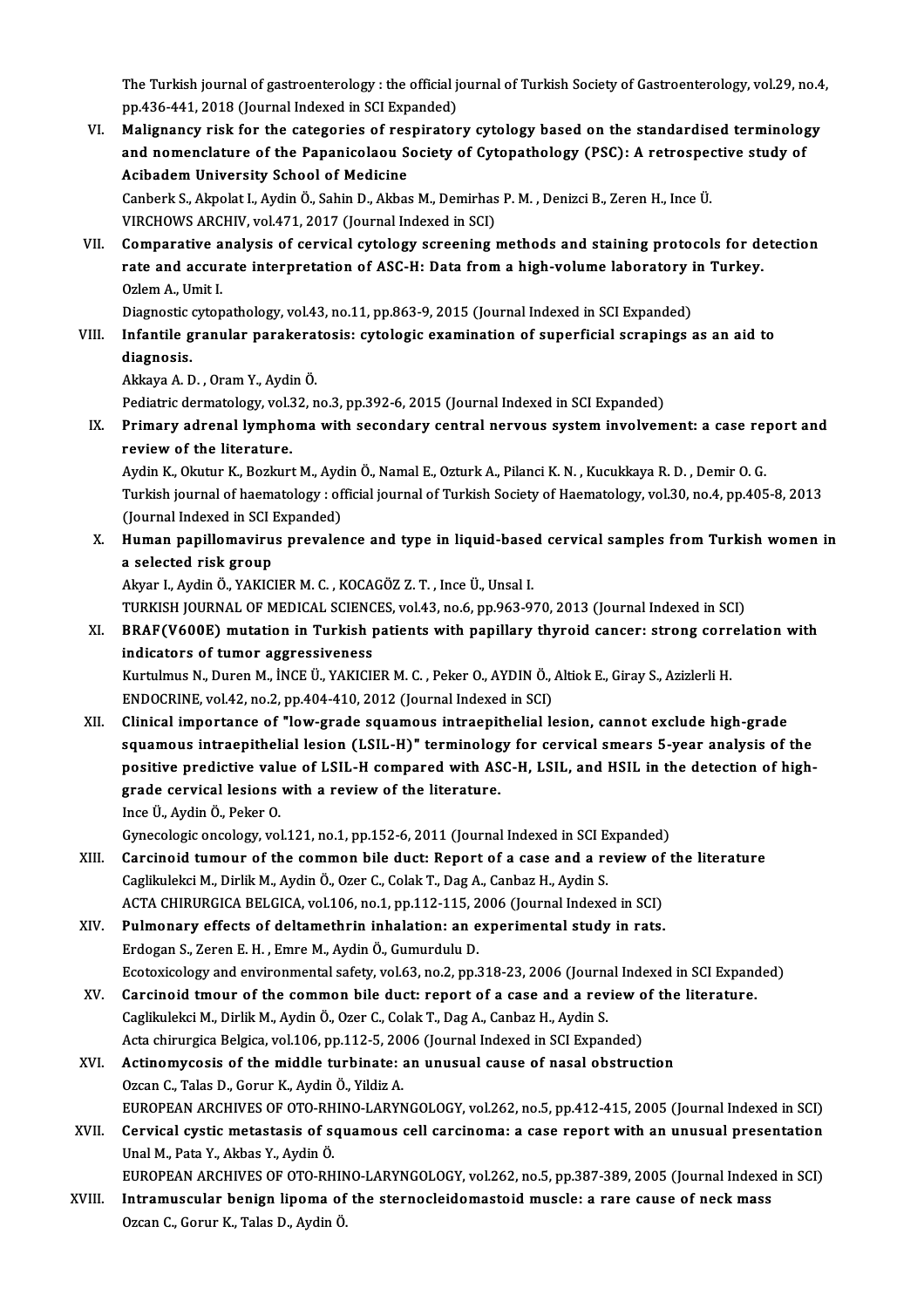EUROPEAN ARCHIVES OF OTO-RHINO-LARYNGOLOGY, vol.262, no.2, pp.148-150, 2005 (Journal Indexed in SCI)<br>Climic motactasis of squamous sell cansinomal a nano logation EUROPEAN ARCHIVES OF OTO-RHINO-LARYNGOLOGY, vol.262, no.2, p<br>XIX. Clivus metastasis of squamous cell carcinoma: a rare location EUROPEAN ARCHIVES OF OTO-RHINC<br>Clivus metastasis of squamous ce<br>Ulubas B., Ozcan C., Aydn Ö., Saritas E.<br>JOUPNAL OF CLINICAL NEUROSCIENC Clivus metastasis of squamous cell carcinoma: a rare location<br>Ulubas B., Ozcan C., Aydn Ö., Saritas E.<br>JOURNAL OF CLINICAL NEUROSCIENCE, vol.12, no.1, pp.97-98, 2005 (Journal Indexed in SCI) XX. Primary adenocarcinoma of vermiformappendix ColakT.,YaziciG.,OgetmanZ.,AydinÖ.,AydinS. Primary adenocarcinoma of vermiform appendix<br>Colak T., Yazici G., Ogetman Z., Aydin Ö., Aydin S.<br>INTERNATIONAL JOURNAL OF COLORECTAL DISEASE, vol.19, no.4, pp.397-398, 2004 (Journal Indexed in SCI)<br>Pronchiolitic obliterans Colak T., Yazici G., Ogetman Z., Aydin Ö., Aydin S.<br>INTERNATIONAL JOURNAL OF COLORECTAL DISEASE, vol.19, no.4, pp.397-398, 2004 (Journal Indexed in :<br>XXI. Bronchiolitis obliterans organizing pneumonia associated with sulfa INTERNATIONAL JOURN<br>Bronchiolitis oblitera<br>rheumatoid arthritis<br>Illybes B. Sebin G. Ozen Bronchiolitis obliterans organizing pneumonia associated with sulfasalazine in a patient with<br>rheumatoid arthritis<br>Ulubas B., Sahin G., Ozer C., Aydin Ö., Ozgur E., Apaydin D. CLINICAL RHEUMATOLOGY, vol.23, no.3, pp.249-251, 2004 (Journal Indexed in SCI) XXII. Initial presentation of hepatocellular carcinoma as a subcutaneous mass on the anterior chest wall AltintasE.,SayiciY.,SezginO.,AydinÖ. Initial presentation of hepatocellular carcinoma as a subcutaneous mass on the an<br>Altintas E., Sayici Y., Sezgin O., Aydin Ö.<br>DIGESTIVE DISEASES AND SCIENCES, vol.49, no.4, pp.651-652, 2004 (Journal Indexed in SCI)<br>Intereb Altintas E., Sayici Y., Sezgin O., Aydin Ö.<br>DIGESTIVE DISEASES AND SCIENCES, vol.49, no.4, pp.651-652, 2004 (Journal Indexed in SCI)<br>XXIII. Interobserver variation in histopathological assessment of Helicobacter pylori gas DIGESTIVE DISEASES AND SCIENCES, vol.4<br>Interobserver variation in histopatho<br>Aydin Ö., Egilmez R., Karabacak T., Kanik A.<br>World journal of gastroonterology, vol.9, n Interobserver variation in histopathological assessment of Helicobacter pylori gastritis.<br>Aydin Ö., Egilmez R., Karabacak T., Kanik A.<br>World journal of gastroenterology, vol.9, pp.2232-5, 2003 (Journal Indexed in SCI Expan Aydin Ö., Egilmez R., Karabacak T., Kanik A.<br>World journal of gastroenterology, vol.9, pp.2232-5, 2003 (Journal Indexed in SCI Expanded)<br>XXIV. Interobserver variation in histoplathological assessment of Helicobacter pylori World journal of gastroenterology, vol.9, p<br>Interobserver variation in histoplatho<br>Aydin Ö., Egilmez R., Karabacak T., Kanik A.<br>WORLD JOURNAL OF CASTROENTEROLOG Interobserver variation in histoplathological assessment of Helicobacter pylori gastritis<br>Aydin Ö., Egilmez R., Karabacak T., Kanik A.<br>WORLD JOURNAL OF GASTROENTEROLOGY, vol.9, no.10, pp.2232-2235, 2003 (Journal Indexed in Aydin Ö., Egilmez R., Karabacak T., Kanik A.<br>WORLD JOURNAL OF GASTROENTEROLOGY, vol.9, no.10, pp.2232-2235, 2003 (Journal Indexed in SCI)<br>XXV. Prevention of laryngotracheal stenosis with carnitine after tracheotomy: an WORLD JOURNAL OF GASTROENTEROLOGY, vol.9, no.10, pp.2232-2235, 2003 (Journal Indexed in SCI) Prevention of laryngotracheal stenosis with carnitine<br>rats<br>Pata Y., Akbas Y., Unal M., Aydin Ö., Gorur K., Ozcan C., Polat G.<br>INTERNATIONAL JOURNAL OF REDIATRIC OTORHINOLARYN rats<br>Pata Y., Akbas Y., Unal M., Aydin Ö., Gorur K., Ozcan C., Polat G.<br>INTERNATIONAL JOURNAL OF PEDIATRIC OTORHINOLARYNGOLOGY, vol.67, no.8, pp.881-888, 2003 (Journal<br>Indexed in SCD. Pata Y., Akbas Y.<br>INTERNATIONA<br>Indexed in SCI)<br>Sorum loyels INTERNATIONAL JOURNAL OF PEDIATRIC OTORHINOLARYNGOLOGY, vol.67, no.8, pp.881-888, 2003 (Journal<br>Indexed in SCI)<br>XXVI. Serum levels of intercellular adhesion molecule-1 and nitric oxide in patients with chronic hepatitis<br>re Indexed in SCI)<br>Serum levels of intercellular adhesion molecule-<br>related to hepatitis C virus: Connection fibrosis<br>Peta C. Yegar A. Altintes E. Polet C. Audin Ö. Tiftik N Serum levels of intercellular adhesion molecule-1 and n<br>related to hepatitis C virus: Connection fibrosis<br>Pata C., Yazar A., Altintas E., Polat G., Aydin Ö., Tiftik N., Konca K.<br>Hepata Costreenterelegy vel 50, no 51, np 79 related to hepatitis C virus: Connection fibrosis<br>Pata C., Yazar A., Altintas E., Polat G., Aydin Ö., Tiftik N., Konca K.<br>Hepato-Gastroenterology, vol.50, no.51, pp.794-797, 2003 (Journal Indexed in SCI Expanded)<br>Cytologia Pata C., Yazar A., Altintas E., Polat G., Aydin Ö., Tiftik N., Konca K.<br>Hepato-Gastroenterology, vol.50, no.51, pp.794-797, 2003 (Journal Indexed in SCI Expanded)<br>XXVII. Cytological correlation in patients who have a pre-d Hepato-Gastroenterology, vol.50, no.51, pp.794-797, 2003 (Journ Cytological correlation in patients who have a pre-diagned<br>Aydin Ö., Apaydin F., Bozdogan R., Pata C., Yalcinoglu O., Kanik A. Cytological correlation in patients who have a pre-diagnosis of thyroid<br>Aydin Ö., Apaydin F., Bozdogan R., Pata C., Yalcinoglu O., Kanik A.<br>ENDOCRINE RESEARCH, vol.29, no.1, pp.97-106, 2003 (Journal Indexed in SCI)<br>Willogl Aydin Ö., Apaydin F., Bozdogan R., Pata C., Yalcinoglu O., Kanik A.<br>ENDOCRINE RESEARCH, vol.29, no.1, pp.97-106, 2003 (Journal Indexed in SCI)<br>XXVIII. Villoglandular papillary adenocarcinoma of the uterine cervix with immu ENDOCRINE RESI<br>Villoglandular<br>characteristics.<br>Polat A. Düsmer Villoglandular papillary adenocarcinoma o<br>characteristics.<br>Polat A., Düsmez D., Pata Ö., Aydin Ö., Egilmez R.<br>Journal of synonimental & slinical sansar resson characteristics.<br>Polat A., Düsmez D., Pata Ö., Aydin Ö., Egilmez R.<br>Journal of experimental & clinical cancer research : CR, vol.21, pp.425-7, 2002 (Journal Indexed in SCI Expanded) XXIX. The effect of high single dose parenteral vitamin A in addition to antibiotic therapy on healing of maxillary sinusitis in experimental acute sinusitis The effect of high single dose parentera<br>maxillary sinusitis in experimental acute<br>Unal M., Ozturk C., Aslan G., Aydin Ö., Gorur K.<br>INTERNATIONAL JOURNAL OF REDIATRIC OT INTERNATIONAL JOURNAL OF PEDIATRIC OTORHINOLARYNGOLOGY, vol.65, no.3, pp.219-223, 2002 (Journal Indexed in SCI) Unal M., Ozturk<br>INTERNATIONA<br>Indexed in SCI)<br>Nasonharungs INTERNATIONAL JOURNAL OF PEDIATRIC OTORHINOLARYNGOLOGY, vol.65, no<br>Indexed in SCI)<br>XXX. Nasopharyngeal tuberculosis with massive cervical lymphadenopathy.<br>Inel M. Düsmer D. Görün K. Audin Ö. Teles D. II. Indexed in SCI)<br><mark>Nasopharyngeal tuberculosis with massive</mark><br>Unal M., Düşmez D., Görür K., Aydin Ö., Talas D. U.<br>The Journal of etalarungelegy vel 31. nr 196.8-2 Nasopharyngeal tuberculosis with massive cervical lymphadenopathy<br>Unal M., Düşmez D., Görür K., Aydin Ö., Talas D. U.<br>The Journal of otolaryngology, vol.31, pp.186-8, 2002 (Journal Indexed in SCI)<br>Anti-apontatis offect of Unal M., Düşmez D., Görür K., Aydin Ö., Talas D. U.<br>The Journal of otolaryngology, vol.31, pp.186-8, 2002 (Journal Indexed in SCI)<br>XXXI. Anti-apoptotic effect of succinyl gelatine in a liver ischaemia-reperfusion injury mo The Journal of otolaryngology, vol.31, pp.186-8, 2002 (Journal Indexed in SCI)<br>Anti-apoptotic effect of succinyl gelatine in a liver ischaemia-reperfu:<br>caspase 3)?<br>Altunkan A., Aydin Ö., Ozer Z., Colak T., Bilgin E., Oral Anti-apoptotic effect of succinyl gelatine in a live<br>caspase 3)?<br>Altunkan A., Aydin Ö., Ozer Z., Colak T., Bilgin E., Oral U.<br>PHAPMACOLOCICAL PESEAPCH .vol 45 no 6 nn 485 4 caspase 3)?<br>Altunkan A., Aydin Ö., Ozer Z., Colak T., Bilgin E., Oral U.<br>PHARMACOLOGICAL RESEARCH, vol.45, no.6, pp.485-489, 2002 (Journal Indexed in SCI)<br>Tough imprint autology in bionay of the infartile testic Altunkan A., Aydin Ö., Ozer Z., Colak T., Bilgin E., Oral U.<br>PHARMACOLOGICAL RESEARCH, vol.45, no.6, pp.485-489, 200<br>XXXII. Touch imprint cytology in biopsy of the infertile testis<br>Dusmes D. Aydin Ö. Althou E. Cayon S. Kap

# PHARMACOLOGICAL RESEARCH, vol.45, no.6, pp<br>Touch imprint cytology in biopsy of the in:<br>Dusmez D., Aydin Ö., Akbay E., Cayan S., Kanik E. Touch imprint cytology in biopsy of the infertile testis<br>Dusmez D., Aydin Ö., Akbay E., Cayan S., Kanik E.<br>ACTA CYTOLOGICA, vol.45, no.6, pp.990-994, 2001 (Journal Indexed in SCI)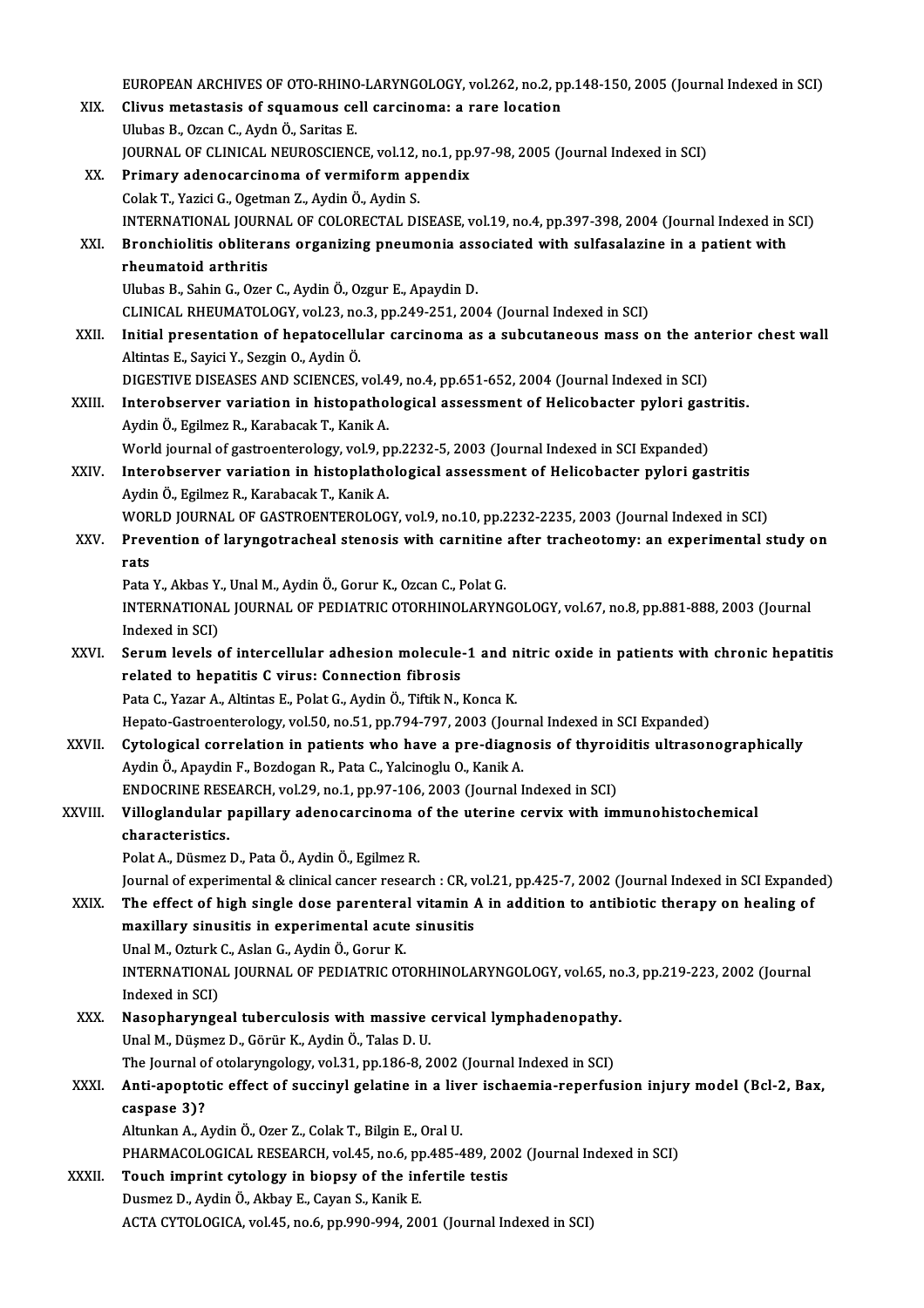| <b>XXXIII</b> | Three cases of nodular fasciitis: Primary diagnoses by fine needle aspiration cytology                 |
|---------------|--------------------------------------------------------------------------------------------------------|
|               | Aydin Ö., Oztuna V., Polat A.                                                                          |
|               | CYTOPATHOLOGY, vol.12, no.5, pp.346-347, 2001 (Journal Indexed in SCI)                                 |
| XXXIV.        | Galactocele: A rare cause of breast enlargement in an infant                                           |
|               | Saray A., Aydin Ö., Ozer C., Tamer L.                                                                  |
|               | PLASTIC AND RECONSTRUCTIVE SURGERY, vol.108, no.4, pp.972-975, 2001 (Journal Indexed in SCI)           |
| <b>XXXV</b>   | Prostatic intraepithelial neoplasia in prostate specimens: frequency, significance and relationship to |
|               | the sampling of the specimen (a retrospective study of 121 cases).                                     |
|               | Aydin Ö., Coşar E. F., Varinli S., Buğdayci R., Tansuğ Z.                                              |
|               | International urology and nephrology, vol.31, pp.687-97, 1999 (Journal Indexed in SCI Expanded)        |
| <b>XXXVI</b>  | Gastric cyst of the oral cavity                                                                        |
|               | Aydogan B., Kiroglu M., Soylu L., Aydin Ö., SATAR M., Kiroglu F., Tunali N.                            |
|               | INTERNATIONAL JOURNAL OF PEDIATRIC OTORHINOLARYNGOLOGY, vol.45, no.3, pp.255-258, 1998 (Journal        |
|               | Indexed in SCI)                                                                                        |
| XXXVII.       | Salivary duct carcinoma ex pleomorphic adenoma: analysis of the findings in fine-needle aspiration     |
|               | cytology and histology.                                                                                |
|               | Ersöz C., Cetik F., Aydin Ö., Cosar E. F., Talas D. U.                                                 |
|               | Diagnostic cytopathology, vol.19, pp.201-4, 1998 (Journal Indexed in SCI Expanded)                     |
| XXXVIII.      | Pulmonary effects of deltamethrin inhalation: An experimental study in rats                            |
|               | Zeren H., Aydin Ö., Itegin M., Tuncer I.                                                               |
|               | LABORATORY INVESTIGATION, vol.76, no.1, pp.1026, 1997 (Journal Indexed in SCI)                         |

# Articles Published in Other Journals

- I. What does the data of 354,725 patients from turkey tell US about cervical smear epithelial cell aboor abnonce in other journals<br>What does the data of 354,725 patients from turkey tell US about cervical smear epithelial cel<br>abnormalities? - the epithelial cell abnormality rate is increasing - quality control studies a What does the data of 354,72<br>abnormalities? - the epithelia<br>corrective activity are musts<br>TÜRKAEN LUSUPÜTÜN A. CAKI abnormalities? - the epithelial cell abnormality rate is increasing - quality control studies and<br>corrective activity are musts<br>TÜRKMEN İ., USUBÜTÜN A., ÇAKIR A., AYDIN Ö., AKA BOLAT F., AKBULUT M., ALTINAY S., ARICI D. S. corrective activity<br>TÜRKMEN İ., USUBÜT<br>ASTARCI H. M. , et al.<br>Turkish Journal of Be TÜRKMEN İ., USUBÜTÜN A., ÇAKIR A., AYDIN Ö., AKA BOLAT F., AKBULUT M., ALTINAY :<br>ASTARCI H. M. , et al.<br>Turkish Journal of Pathology, vol.33, no.2, pp.134-143, 2017 (Journal Indexed in ESCI)<br>Insidentel deen lebe peretid sl ASTARCI H. M. , et al.<br>Turkish Journal of Pathology, vol.33, no.2, pp.134-143, 2017 (Journal Indexed in ESCI)<br>II. Incidental deep lobe parotid gland oncocytic neoplasms in an operated larynx cancer patient<br>Özcan C., Talas Turkish Journal of Pathology, vol.33, no.2, pp.134-143, 2017 (Journal Indexed in ESCI)
- Oral Oncology Extra, vol.42, no.6, pp.235-240, 2006 (Refereed Journals of Other Institutions)
- III. Serous adenocarcinoma of the fallopian tube: US and CT findings ApaydinF.,DuceM.N. ,Özer C.,YildizA.,AydinÖ.,AbanM. Serous adenocarcinoma of the fallopian tube: US and CT findings<br>Apaydin F., Duce M. N. , Özer C., Yildiz A., Aydin Ö., Aban M.<br>European Journal of Radiology Extra, vol.49, no.2, pp.75-77, 2004 (Refereed Journals of Other I

# IV. Villoglandular papillary adenocarcinoma of the uterine cervix with immunohistochemical characteristics European Journa<br>Villoglandular<br>characteristics<br><sup>Rolat A</sup> Düsmer Villoglandular papillary adenocarcinoma of the<br>characteristics<br>Polat A., Düşmez D., PATA Ö., AYDIN Ö., EĞİLMEZ H. R.<br>Journal of EvnerimentelClinical Cancer Bessarsh vel 3

Journal of ExperimentalClinical Cancer Research, vol.21, no.3, pp.425-427, 2002 (Refereed Journals of Other Institutions) Polat A., Düşi<br>Journal of Ex<br>Institutions)<br>Monsin ilind Journal of ExperimentalClinical Cancer Research, vol.21, no.3, pp.42<br>Institutions)<br>V. Mersin ilinde kanser sıklığı ve dağılımı üzerine bir çalışma<br>AVDIN Ö. POLATA, DÜSMEZARA D. EĞİLMEZH P.

Institutions)<br>Mersin ilinde kanser sıklığı ve dağılımı üzerine<br>AYDIN Ö., POLAT A., DÜŞMEZ APA D., EĞİLMEZ H. R.<br>TURKISH JOURNAL OF RATHOLOCY vel 16-nn 48-50 AYDIN Ö., POLAT A., DÜŞMEZ APA D., EĞİLMEZ H. R.<br>TURKISH JOURNAL OF PATHOLOGY, vol.16, pp.48-50, 2000 (Refereed Journals of Other Institutions)

# Books&Book Chapters

I. DIAGNOSTIC PRINCIPLES IN CYTOPATHOLOGY AND THEIR USE IN PRACTICE Aydın Ö. (Editor), Uğuz A.H. (Editor)